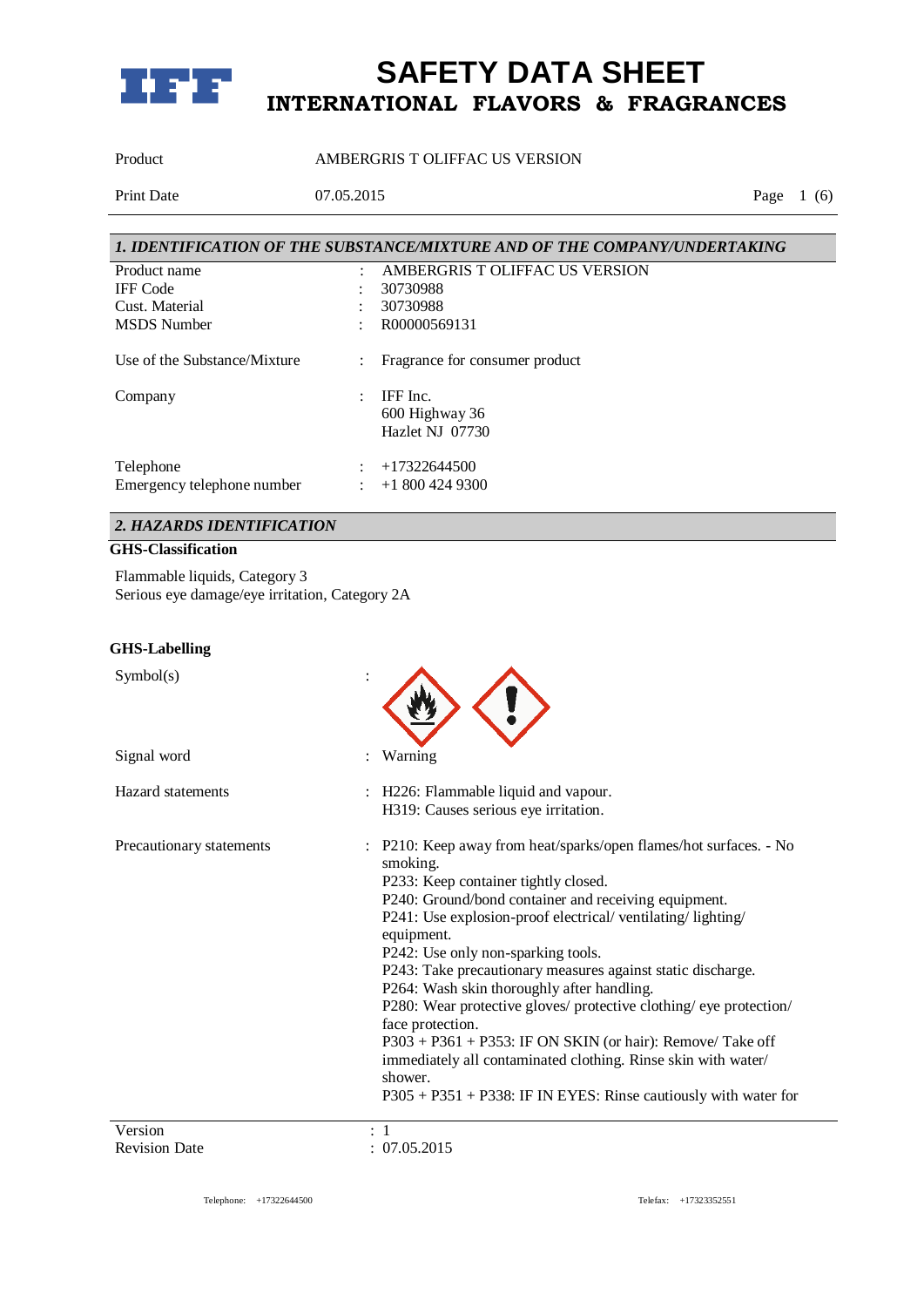

| Product                                   | AMBERGRIS T OLIFFAC US VERSION                                |                                                                                                                                                                                                                                                                                                                                                          |  |  |
|-------------------------------------------|---------------------------------------------------------------|----------------------------------------------------------------------------------------------------------------------------------------------------------------------------------------------------------------------------------------------------------------------------------------------------------------------------------------------------------|--|--|
| <b>Print Date</b>                         | 07.05.2015                                                    | Page $2(6)$                                                                                                                                                                                                                                                                                                                                              |  |  |
|                                           | Continue rinsing.<br>resistant foam for extinction.<br>plant. | several minutes. Remove contact lenses, if present and easy to do.<br>P337 + P313: If eye irritation persists: Get medical advice/ attention.<br>P370 + P378: In case of fire: Use dry sand, dry chemical or alcohol-<br>P403 + P235: Store in a well-ventilated place. Keep cool.<br>P501: Dispose of contents/ container to an approved waste disposal |  |  |
| 3. COMPOSITION/INFORMATION ON INGREDIENTS |                                                               |                                                                                                                                                                                                                                                                                                                                                          |  |  |
| Pure substance/mixture<br>Chemical nature | Mixture<br>Fragrance for consumer product                     |                                                                                                                                                                                                                                                                                                                                                          |  |  |
| <b>Hazardous</b> components               |                                                               |                                                                                                                                                                                                                                                                                                                                                          |  |  |
| <b>Chemical Name</b>                      | CAS-No.                                                       | Concentration                                                                                                                                                                                                                                                                                                                                            |  |  |
| Ethanol                                   | $64 - 17 - 5$                                                 | $60 - 100\%$                                                                                                                                                                                                                                                                                                                                             |  |  |
|                                           |                                                               |                                                                                                                                                                                                                                                                                                                                                          |  |  |
| <b>4. FIRST AID MEASURES</b>              |                                                               |                                                                                                                                                                                                                                                                                                                                                          |  |  |
| Inhalation                                | medical advice.                                               | : Remove from exposure site to fresh air and keep at rest. Obtain                                                                                                                                                                                                                                                                                        |  |  |
| Skin contact                              | soap). Contact physician if symptoms persist.                 | Remove contaminated clothes. Wash thoroughly with water (and                                                                                                                                                                                                                                                                                             |  |  |
| Eye contact                               | physician if symptoms persist.                                | : Flush immediately with water for at least 15 minutes. Contact                                                                                                                                                                                                                                                                                          |  |  |
| Ingestion                                 |                                                               | Rinse mouth with water and obtain medical advice.                                                                                                                                                                                                                                                                                                        |  |  |
| <b>5. FIREFIGHTING MEASURES</b>           |                                                               |                                                                                                                                                                                                                                                                                                                                                          |  |  |
| Suitable extinguishing media              | : Carbondioxide, dry chemical, foam.                          |                                                                                                                                                                                                                                                                                                                                                          |  |  |
| <b>6. ACCIDENTAL RELEASE MEASURES</b>     |                                                               |                                                                                                                                                                                                                                                                                                                                                          |  |  |
| Personal precautions                      |                                                               | : Avoid inhalation and contact with skin and eyes. A self-contained<br>breathing apparatus is recommended in case of a major spill.                                                                                                                                                                                                                      |  |  |
| Environmental precautions                 |                                                               | Keep away from drains, surface- and groundwater and soil.                                                                                                                                                                                                                                                                                                |  |  |
| Methods for cleaning up                   | disposed of according to the local regulations.               | Clean up spillage promptly. Remove ignition sources. Provide<br>adequate ventilation. Avoid excessive inhalation of vapours. Gross<br>spillages should be contained by use of sand or inert powder and                                                                                                                                                   |  |  |

Version : 1<br>Revision Date : 07.05.2015 Revision Date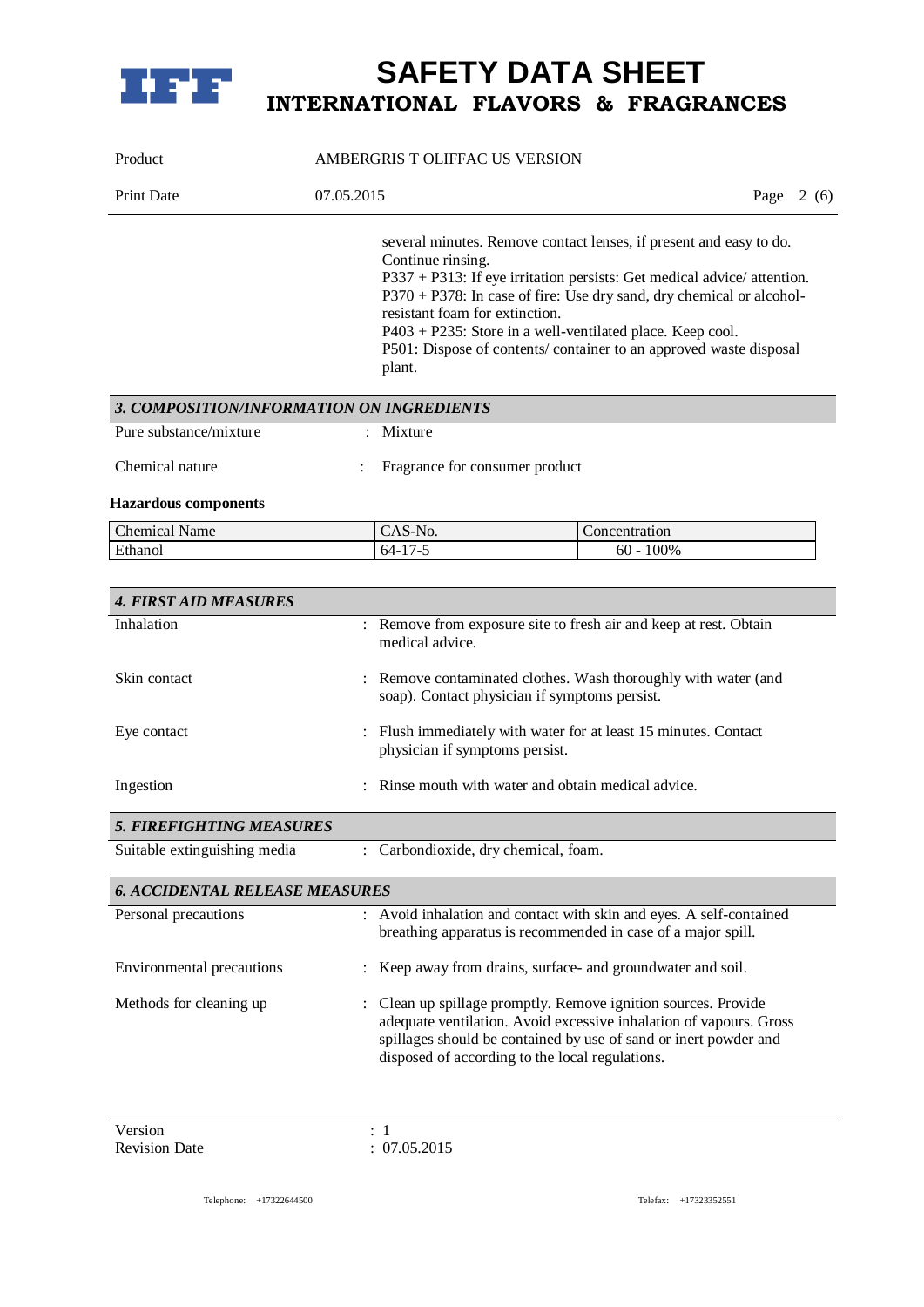

Product AMBERGRIS T OLIFFAC US VERSION

Print Date 07.05.2015 Page 3 (6)

| 7. HANDLING AND STORAGE                          |                                                                                                                                                                                                                                                                                                                                                                                                                                                                                                                                                  |
|--------------------------------------------------|--------------------------------------------------------------------------------------------------------------------------------------------------------------------------------------------------------------------------------------------------------------------------------------------------------------------------------------------------------------------------------------------------------------------------------------------------------------------------------------------------------------------------------------------------|
| <b>Handling</b>                                  |                                                                                                                                                                                                                                                                                                                                                                                                                                                                                                                                                  |
| Advice on safe handling                          | : Avoid excessive inhalation of concentrated vapors. Follow good<br>manufacturing practices for housekeeping and personal hygiene.<br>Wash any exposed skin immediately after any chemical contact,<br>before breaks and meals, and at the end of each work period.<br>Contaminated clothing and shoes should be thoroughly cleaned<br>before re-use.                                                                                                                                                                                            |
|                                                  | If appropriate, procedures used during the handling of this material<br>should also be used when cleaning equipment or removing residual<br>chemicals from tanks or other containers, especially when steam or<br>hot water is used, as this may increase vapor concentrations in the<br>workplace air. Where chemicals are openly handled, access should<br>be restricted to properly trained employees.<br>Keep all heated processes at the lowest necessary temperature in<br>order to minimize emissions of volatile chemicals into the air. |
| explosion                                        | Advice on protection against fire and : Keep away from ignition sources and naked flame.                                                                                                                                                                                                                                                                                                                                                                                                                                                         |
| <b>Storage</b>                                   |                                                                                                                                                                                                                                                                                                                                                                                                                                                                                                                                                  |
| Requirements for storage areas and<br>containers | : Store in a cool, dry, ventilated area away from heat sources. Keep<br>containers upright and tightly closed when not in use.                                                                                                                                                                                                                                                                                                                                                                                                                   |

### *8. EXPOSURE CONTROLS/PERSONAL PROTECTION*

Verify if the substances declared in section 3 have relevant national exposure limits.

### **Personal protective equipment**

| Respiratory protection | : Use local exhaust ventilation around open tanks and other open<br>sources of potential exposures in order to avoid excessive inhalation,<br>including places where this material is openly weighed or measured.<br>In addition, use general dilution ventilation of the work area to<br>eliminate or reduce possible worker exposures.<br>No respiratory protection is required during normal operations in a<br>workplace where engineering controls such as adequate ventilation,<br>etc. are sufficient. |
|------------------------|---------------------------------------------------------------------------------------------------------------------------------------------------------------------------------------------------------------------------------------------------------------------------------------------------------------------------------------------------------------------------------------------------------------------------------------------------------------------------------------------------------------|
|                        | If engineering controls and safe work practices are not sufficient, an<br>approved, properly fitted respirator with organic vapor cartridges or<br>canisters and particulate filters should be used:                                                                                                                                                                                                                                                                                                          |
|                        | a) while engineering controls and appropriate safe work practices<br>and/or procedures are being implemented; or<br>b) during short term maintenance procedures when engineering<br>controls are not in normal operation or are not sufficient; or                                                                                                                                                                                                                                                            |
| Version                |                                                                                                                                                                                                                                                                                                                                                                                                                                                                                                               |
| <b>Revision Date</b>   | : 07.05.2015                                                                                                                                                                                                                                                                                                                                                                                                                                                                                                  |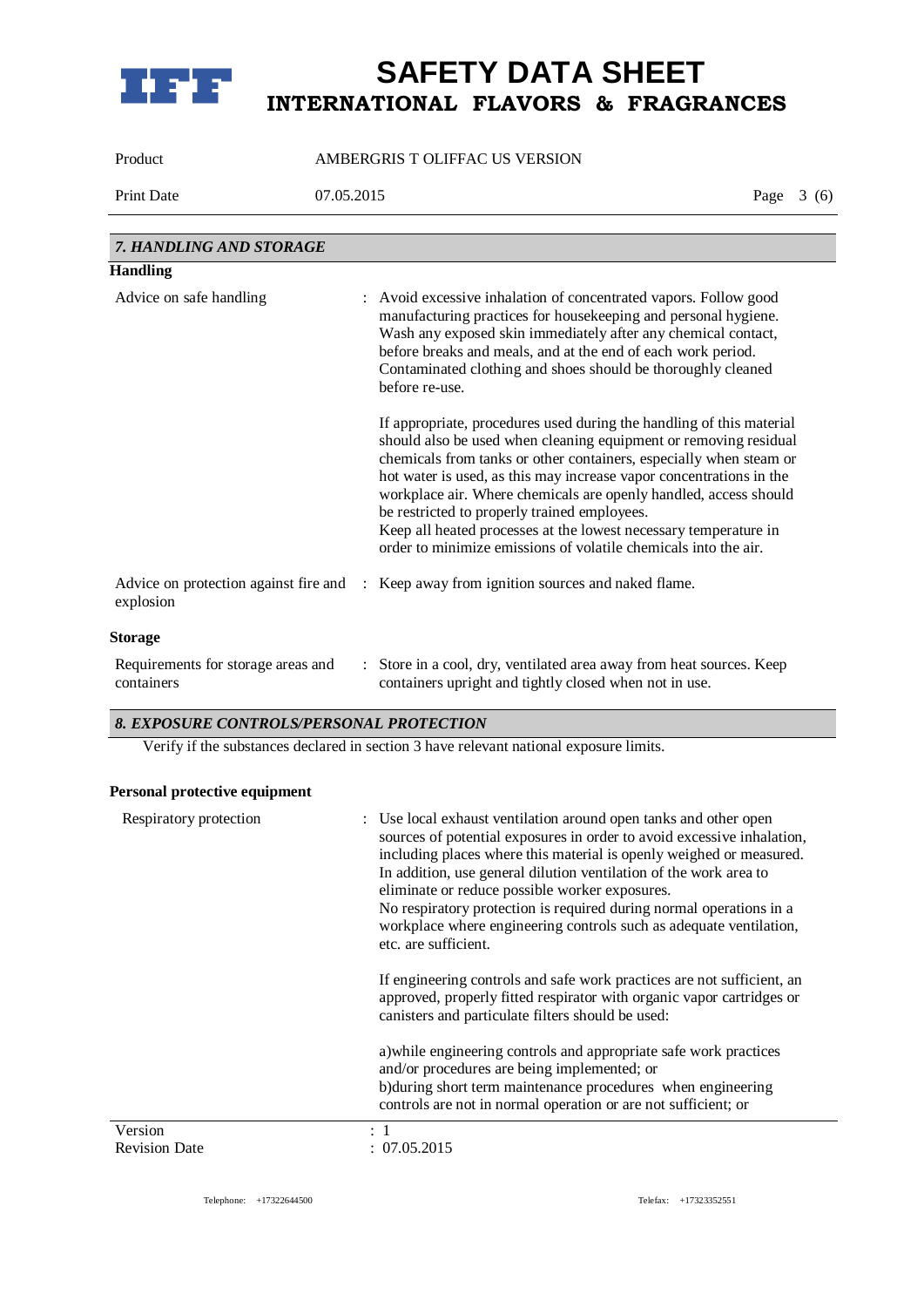

| Product                             | AMBERGRIS T OLIFFAC US VERSION                                                                                                                                                                                                                                                                                                 |  |  |  |
|-------------------------------------|--------------------------------------------------------------------------------------------------------------------------------------------------------------------------------------------------------------------------------------------------------------------------------------------------------------------------------|--|--|--|
| Print Date                          | 07.05.2015<br>Page $4(6)$                                                                                                                                                                                                                                                                                                      |  |  |  |
|                                     | c) if normal operational workplace vapor concentration in the air is<br>increased due to heat;<br>d) during emergencies; or<br>e) if engineering controls and operational practices are not sufficient<br>to reduce airborne concentrations below an established occupational<br>exposure limit.                               |  |  |  |
| Hygiene measures                    | To the extent deemed appropriate, implement pre-placement and<br>regularly scheduled ascertainment of symptoms and spirometry<br>testing of lung function for workers who are regularly exposed to<br>this material.                                                                                                           |  |  |  |
|                                     | To the extent deemed appropriate, use an experienced air sampling<br>expert to identify and measure volatile chemicals that could be<br>present in the workplace air to determine potential exposures and to<br>ensure the continuing effectiveness of engineering controls and<br>operational practices to minimize exposure. |  |  |  |
| Protective measures                 | In December 2003, the National Institute for Occupational Safety<br>and Health ("NIOSH") published an Alert on preventing lung<br>disease in workers who use or make flavorings [NIOSH Publication<br>Number 2004-110].                                                                                                        |  |  |  |
|                                     | In August 2004, the United States Flavor and Extract Manufacturers<br>Association (FEMA) issued a report entitled "Respiratory Safety in<br>the Flavor Manufacturing Workplace".                                                                                                                                               |  |  |  |
|                                     | Both of these reports provide recommendations for reducing<br>employee exposure and for medical surveillance in the workplace.<br>The recommendations in these reports are generally applicable to the<br>use of any chemical in the workplace and you are strongly urged to<br>review both of these reports.                  |  |  |  |
|                                     | The report published by FEMA also contains a list of "high priority"<br>chemicals. If any of these chemicals are present in this product at a<br>concentration $> = 1.0\%$ due to an intentional addition by IFF, the<br>chemical(s) will be identified in this safety data sheet.                                             |  |  |  |
| 9. PHYSICAL AND CHEMICAL PROPERTIES |                                                                                                                                                                                                                                                                                                                                |  |  |  |

| <b>Appearance</b>        |                                                 |
|--------------------------|-------------------------------------------------|
| Physical state<br>Colour | $:$ liquid<br>: colorless to yellowish brown    |
| Odour                    | : conforms to standard                          |
| Safety data              |                                                 |
| Flash point              | $: 27^{\circ}C$                                 |
| Ignition temperature     | : $>100 °C$                                     |
| Vapour pressure          | 52.15 hPa<br>$\mathbb{R}^+$<br>Note: Calculated |
| Version                  | : 1                                             |
| <b>Revision Date</b>     | : 07.05.2015                                    |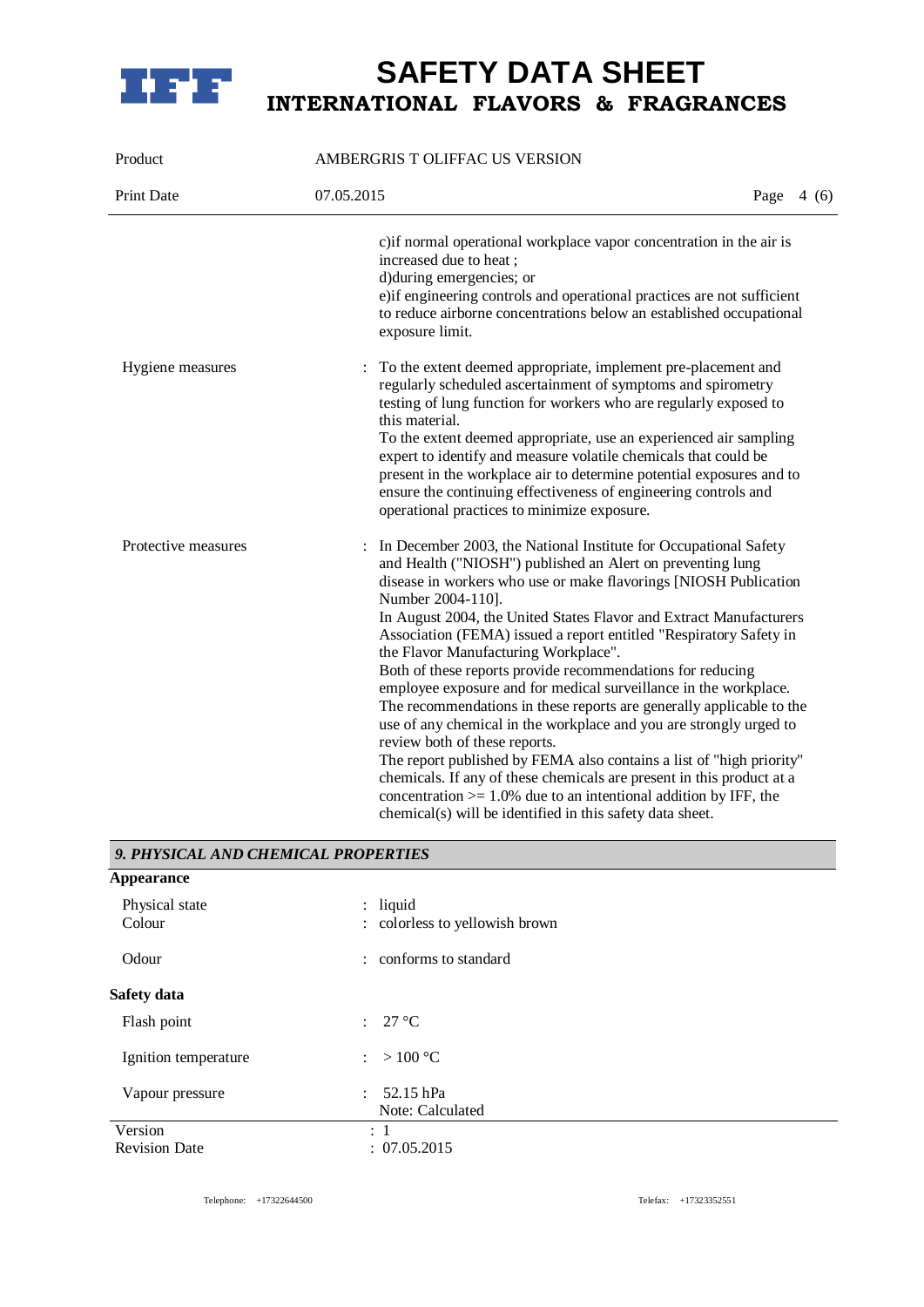

Product AMBERGRIS T OLIFFAC US VERSION

Print Date 07.05.2015 Page 5 (6)

| <b>10. STABILITY AND REACTIVITY</b> |  |                                                                                                                                                  |  |
|-------------------------------------|--|--------------------------------------------------------------------------------------------------------------------------------------------------|--|
| Conditions to avoid                 |  | : Remarks: Direct sources of heat.                                                                                                               |  |
| Hazardous decomposition products    |  | : Note: Carbon monoxide and unidentified organic compounds may<br>be formed during combustion.                                                   |  |
| Hazardous reactions                 |  | : Presents no significant reactivity hazard, by itself or in contact with<br>water. Avoid contact with strong acids, alkali or oxidizing agents. |  |

## *11. TOXICOLOGICAL INFORMATION*

There is no data available for this product. The health hazards are assessed based on the ingredients in this preparation and their concentrations.

Avoid contamination of soil, ground and surface water.

| <b>13. DISPOSAL CONSIDERATIONS</b> |                                                                                                                  |
|------------------------------------|------------------------------------------------------------------------------------------------------------------|
| Product                            | Disposal together with normal waste is not allowed. Special disposal<br>required according to local regulations. |
| Contaminated packaging             | Empty containers should be taken to an approved waste handling site<br>for recycling or disposal.                |

*14. TRANSPORT INFORMATION*

| <b>IATA</b>              |                            |
|--------------------------|----------------------------|
| UN number                | 1169                       |
| Description of the goods | Extracts, aromatic, liquid |
| Labels                   | 3                          |
| Packing group            | Ш                          |
| <b>IMDG GLOBAL</b>       |                            |
| UN number                | 1169                       |
| Description of the goods | EXTRACTS, AROMATIC, LIQUID |
| Labels                   | 3                          |
| Packing group            | Ш                          |
| Marine pollutant         | no                         |
|                          |                            |

### *15. REGULATORY INFORMATION*

| Labelling according to EC Directives 1999/45/EC |                      |                 |                     |
|-------------------------------------------------|----------------------|-----------------|---------------------|
| Symbol(s)                                       |                      | Xi              | Irritant            |
|                                                 |                      |                 |                     |
| $R$ -phrase $(s)$                               | $\ddot{\phantom{a}}$ | R <sub>10</sub> | Flammable.          |
|                                                 |                      | R <sub>36</sub> | Irritating to eyes. |
| Version                                         |                      | $\therefore$ 1  |                     |
| <b>Revision Date</b>                            |                      | : 07.05.2015    |                     |